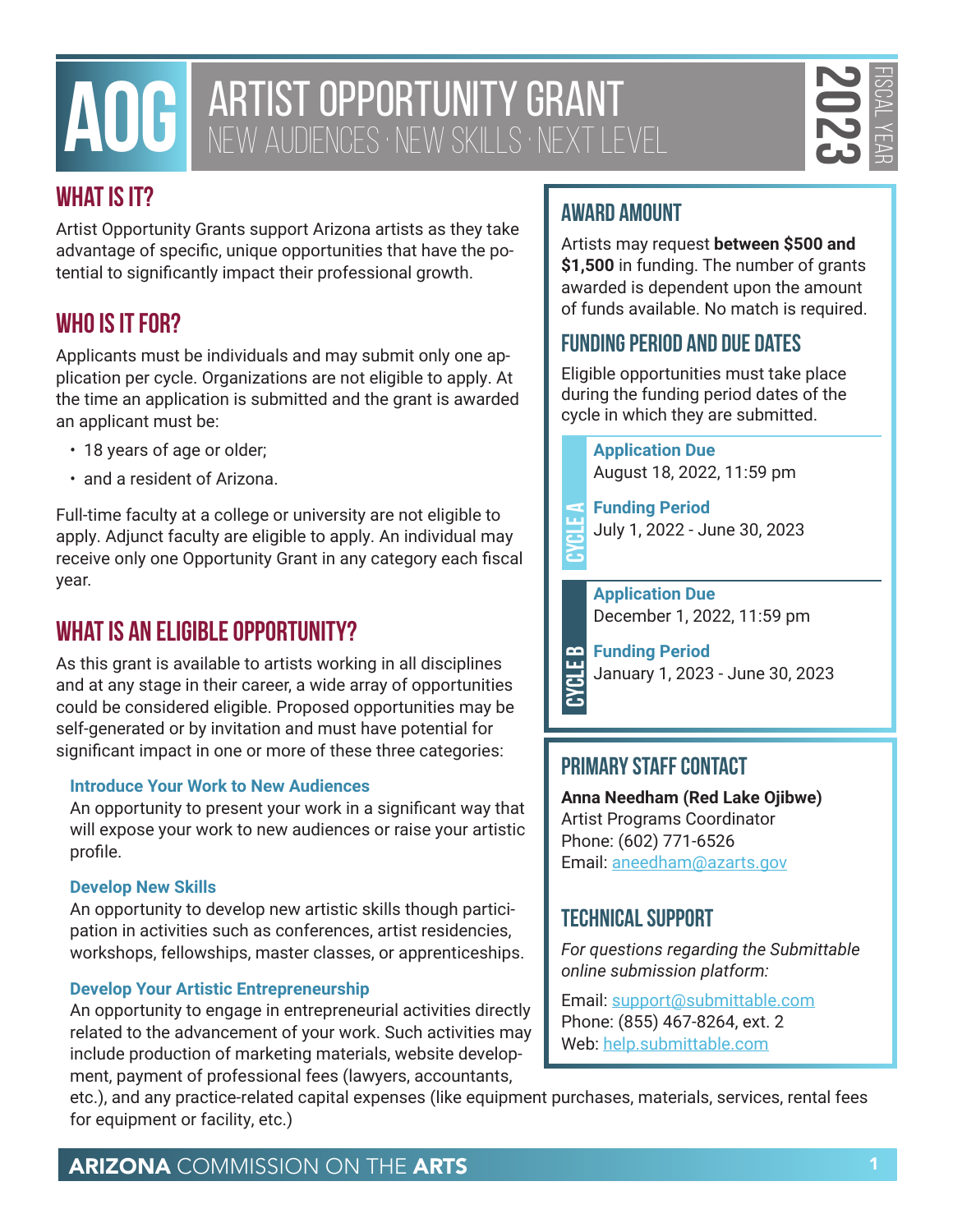# **AOG** ARTIST OPPORTUNITY GRANT

# **What is an eligible opportunity? (cont.)**

Keep in mind you will be asked to describe how engaging in the opportunity will advance your work. Further, the opportunity should not duplicate previous work or experiences, but should represent a new or further developing professional endeavor.

# **Eligible Expenses**

Grant funds may be used for any of the following (this list is not comprehensive):

- Equipment purchases, materials, or services needed to fulfill/engage in the opportunity
- Rental fees, including equipment, instruments, facility (including short-term space and studio rentals), etc., which support the artistic opportunity
- opportunity • Travel necessary to engage in the opportunity\*

• Costs associated with documentation of the

- (see Funding Restrictions for more information)
- Registration fees
- Professional fees which support the artistic opportunity
- Preparation, freight, and/or shipping costs

Grant funds cannot be used for any opportunities or activities that take place before the start date of the cycle in which they are submitted, and/or after the end of the fiscal year (June 30, 2023). If your opportunity starts before or ends after the funding period, you are still eligible to apply and should articulate the full timeline in your application, but may only request and use grant funds for related activities taking place within the funding period.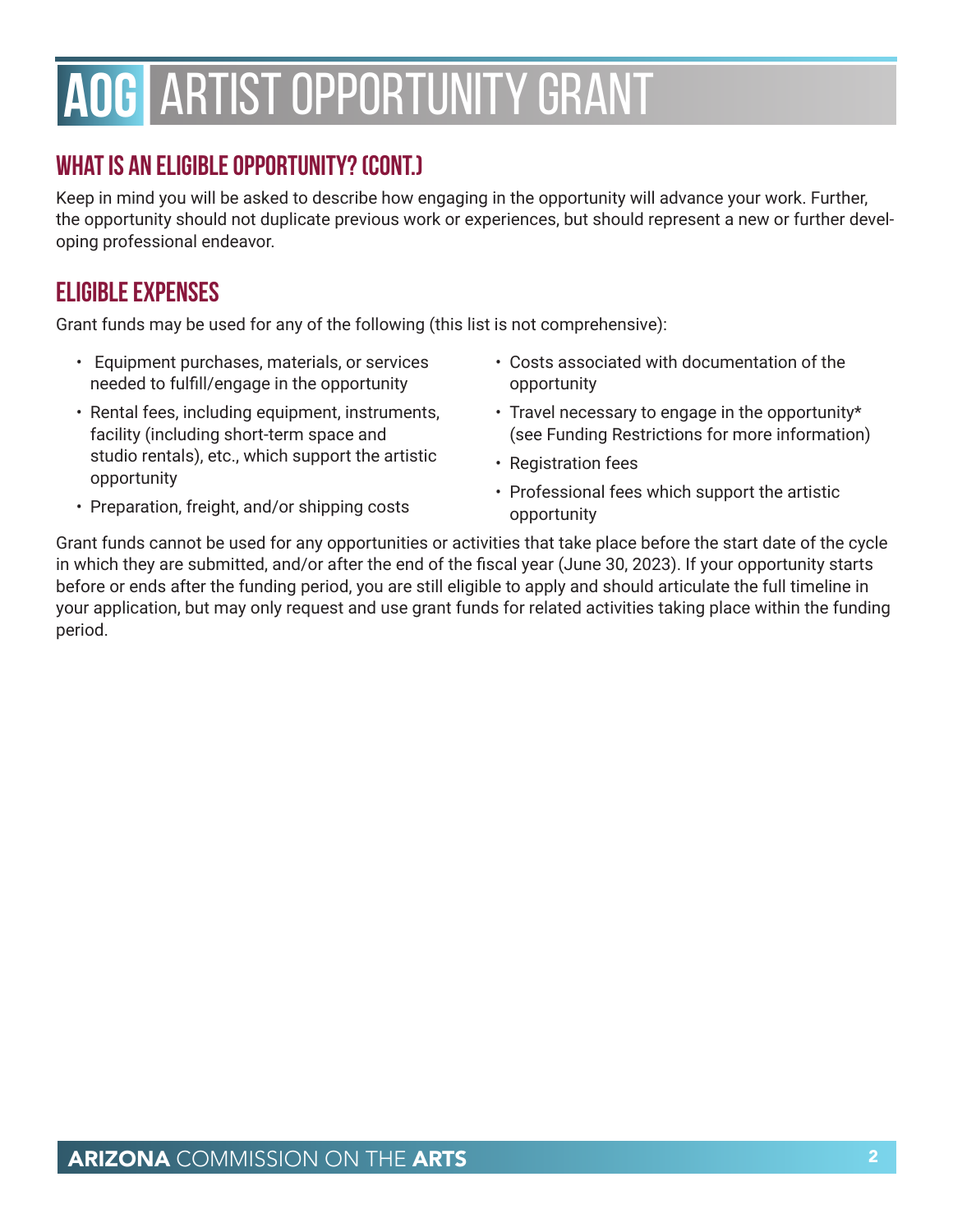# **AOG** ARTIST OPPORTUNITY GRANT

# **The Application**

When you're ready, go to [https://azarts.gov/grant/opportunity-grant/](https://azarts.gov/grant/artist-research-and-development/) and click on "Apply Now." This will take you to a website called Submittable where you'll submit your application materials. Late or incomplete applications will be ineligible for review or funding.

# **Narrative Proposal Details**

Answer each of these questions.

You can type up your proposal narrative,

or

You can upload it in a video or audio recording (no more than 6 minutes in length).

- a) Describe the opportunity you will engage in with the grant funds. What are your specific proposed activities? (250 words)
	- b) Tell us about your artistic practice and why this opportunity is appropriate and vital to your work at this stage of your career. (250 words)
	- c) How will engaging in this opportunity address at least one of the eligible opportunity categories (introduce your work to new audiences, develop new skills, or develop your artistic entrepreneurship)? (250 words)
	- d) What next steps in your artistic career would be made possible after completing this opportunity? How does it tie to your future artistic goals and trajectory? (250 words)

If you share your proposal narrative in a video or audio recording keep it simple and to the point. The recording should be just you, describing your proposal and answering the four questions listed above.

Please do not include edits of your work samples or special effects. Production quality of this recording will not be considered in your review. Just make sure we can hear and understand you and keep editing and post-production embellishment to a minimum.

## **Timeline of Proposed Activities**

Provide a timeline that details the proposed activities related to your opportunity.

Please format the timeline as "Date/Month Year: Name of Activity." Indicate which dates are finalized with an asterisk at the end of the Name of the Activity.

This may be a single date, such as "April 12, 2022: Day of Workshop\*" or a bullet point list like the following:

- January-February 2022: Preparing Sheet Music for Printing & Rehearsing Flute Solo.
- March 3-5, 2022: Record with Jane Doe at AZArtsy Recording Studio Solo Pieces\*
- March 6-8, 2022: Record with Jane Doe at AZArtsy Recording Studio Finalized Group Compositions\*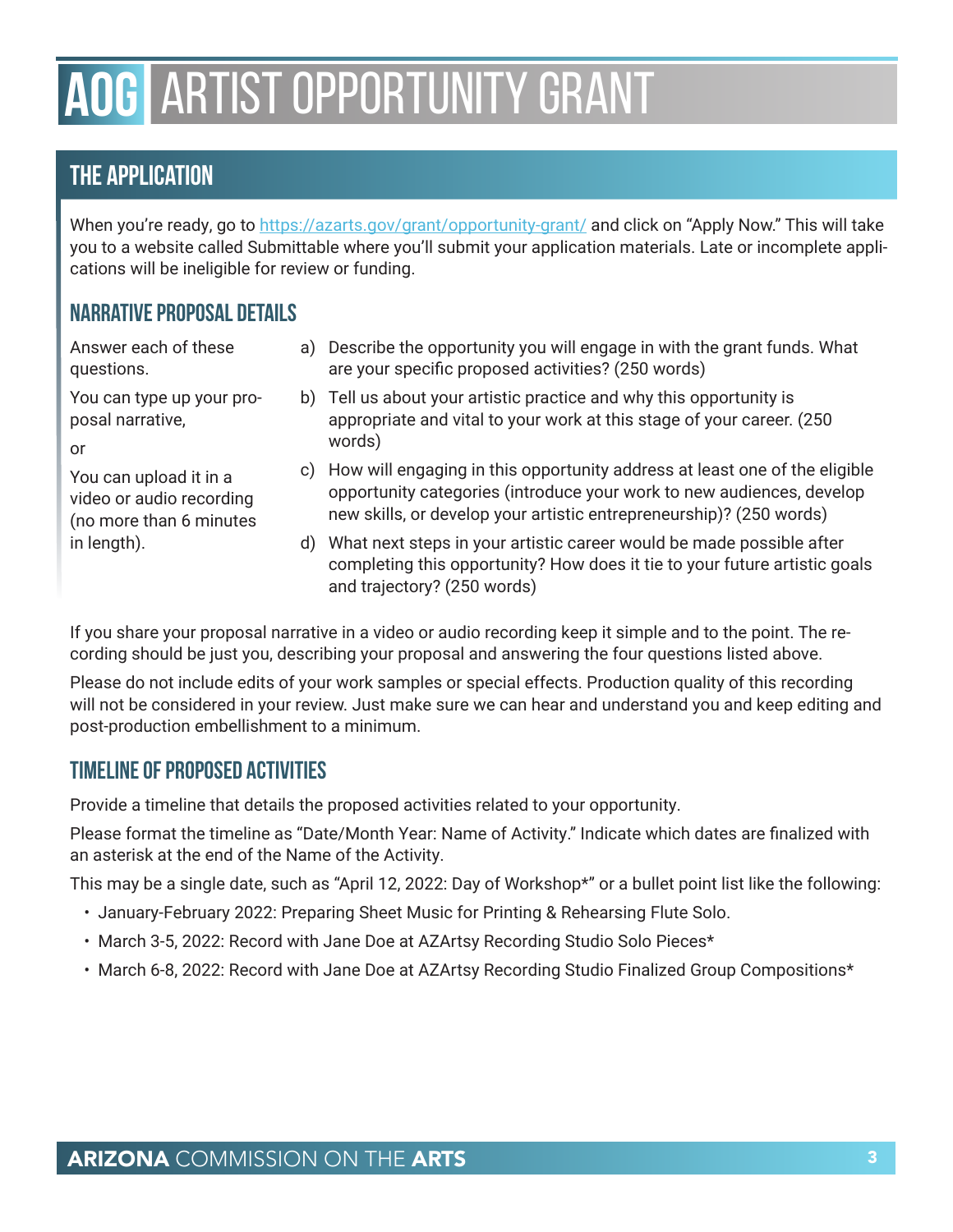# **AOG** ARTIST OPPORTUNITY GRANT

# **The Application [Continued]**

## **Work Samples**

Submit work samples you've completed within the last 10 years which are relevant to the opportunity. From the list to the right, please choose the most appropriate artistic work sample format to represent your discipline:

- 3 minutes of recorded audio, or
- 3 minutes of recorded video, or
- 6 images, or
- 3 pages of double-spaced text, or
- Combination of materials listed above: Please edit accordingly for no more than a total of 3 minutes of reviewing time (2  $images = 1 min. 1 page = 1 min.)$

You will be asked to provide the following information (as applicable) for each work sample you submit.:

- Title of work
- Date completed/premiered
- Location/site of exhibitions or presentation of work
- Dimensions of work
- Medium of work
- Collaborators

Please do not submit promotional materials. Panelists can't assess your work based on an exhibition poster, an event program, or a published review. Remember to test your work samples as you upload them.

### **Work Samples Description**

Provide a brief description explaining how the submitted work sample(s) relate to your opportunity. What is the overall relevance of these work samples to your proposal ? (150 words)

## **Experience List and Description**

Provide 3 to 10 arts-based experiences you have engaged in over the past 10 years that relate to the opportunity you want to engage in and briefly describe how each experience demonstrates progression of your artistic trajectory leading to the opportunity.

The experience list helps the panel situate the opportunity you propose in a broader context; please briefly describe the overall relevancy of the experiences you listed to the opportunity. (up to 200 words)

## **Expenses List**

List eligible expenses ONLY (equipment, materials, services, rental fees, facility fees, preparation, freight, shipping, documentation, travel, professional fees, etc.) related to your proposal.

## **Grant Amount Requested**

Indicate the grant amount you are requesting, based on eligible expenses, between \$500 and \$1,500.

## **Budget Narrative**

If your eligible expenses exceed \$1,500 please tell us how you will fund the rest of your proposed activities. (up to 200 words)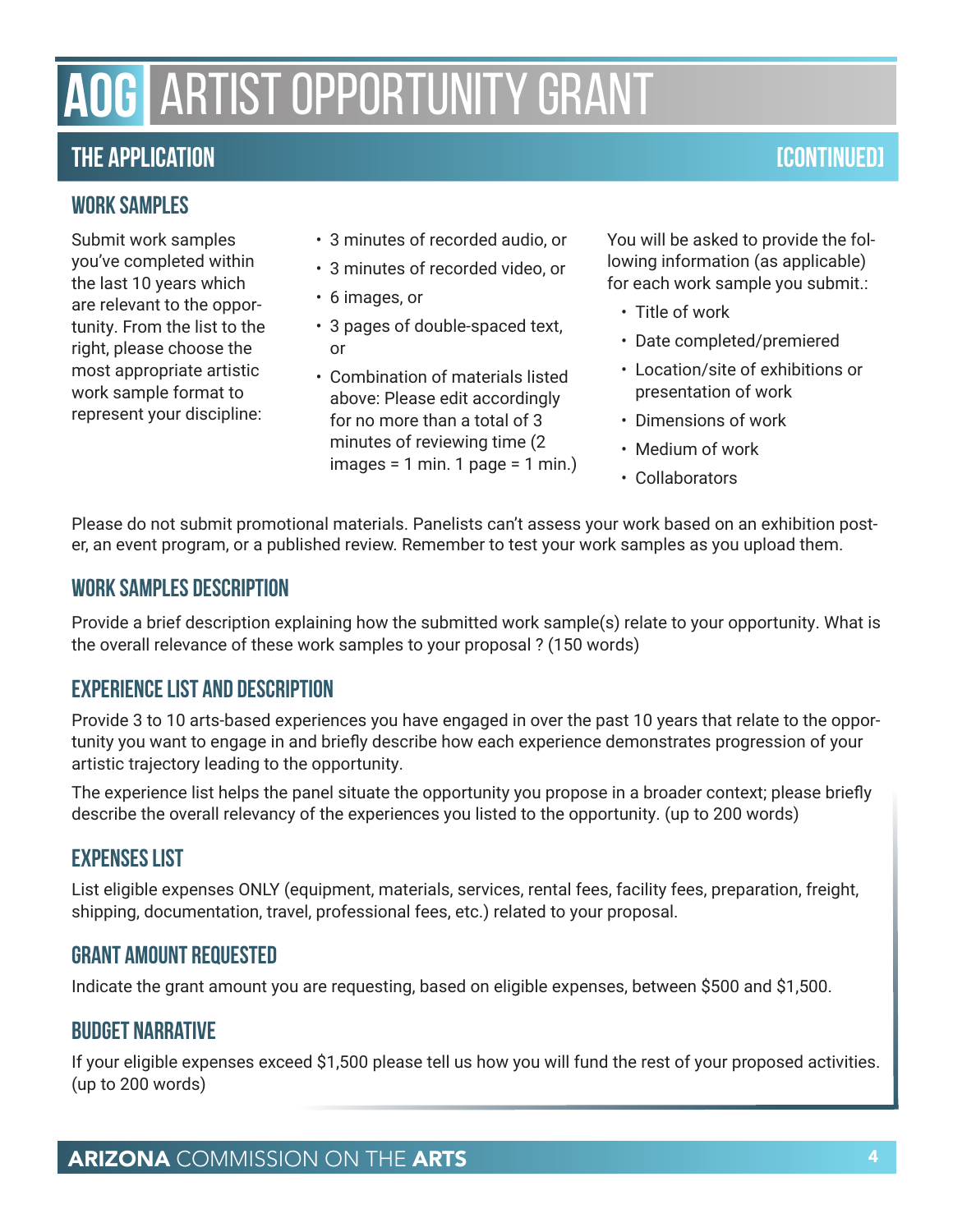# **AOG** ARTIST OPPORTUNITY GRANT

# **Evaluation Criteria**

Here's what panelists will be thinking about as they review your application materials:

### **Quality of Proposed Opportunity**

Did you clearly outline the specific details of the opportunity? Does the application narrative outline how the opportunity is unique, relevant, and specifically important in relation to your current artistic trajectory?

### **Potential Impact**

Did you share what next steps would be possible after the opportunity and how it relates to your artistic goals in the narrative proposal details submitted? Did you clearly describe the potential the opportunity has to introduce your work to new audiences, develop new artistic skills, or support the development of the entrepreneurial side of your artistic career?

### **Feasibility**

Does the application and timeline demonstrate substantial evidence that the proposal will be realized within the funding period? Does the application include a reasonable expenses list for the scope and scale of your proposed activities? Are the experiences you describe relevant to the opportunity you propose?

# **Review Process**

Applications are internally reviewed within approximately 5-6 weeks of each due date and you will be notified via email shortly after if your application will receive funding.

- Cycle A Notification: October 6, 2022
- Cycle B Notification: February 2, 2023